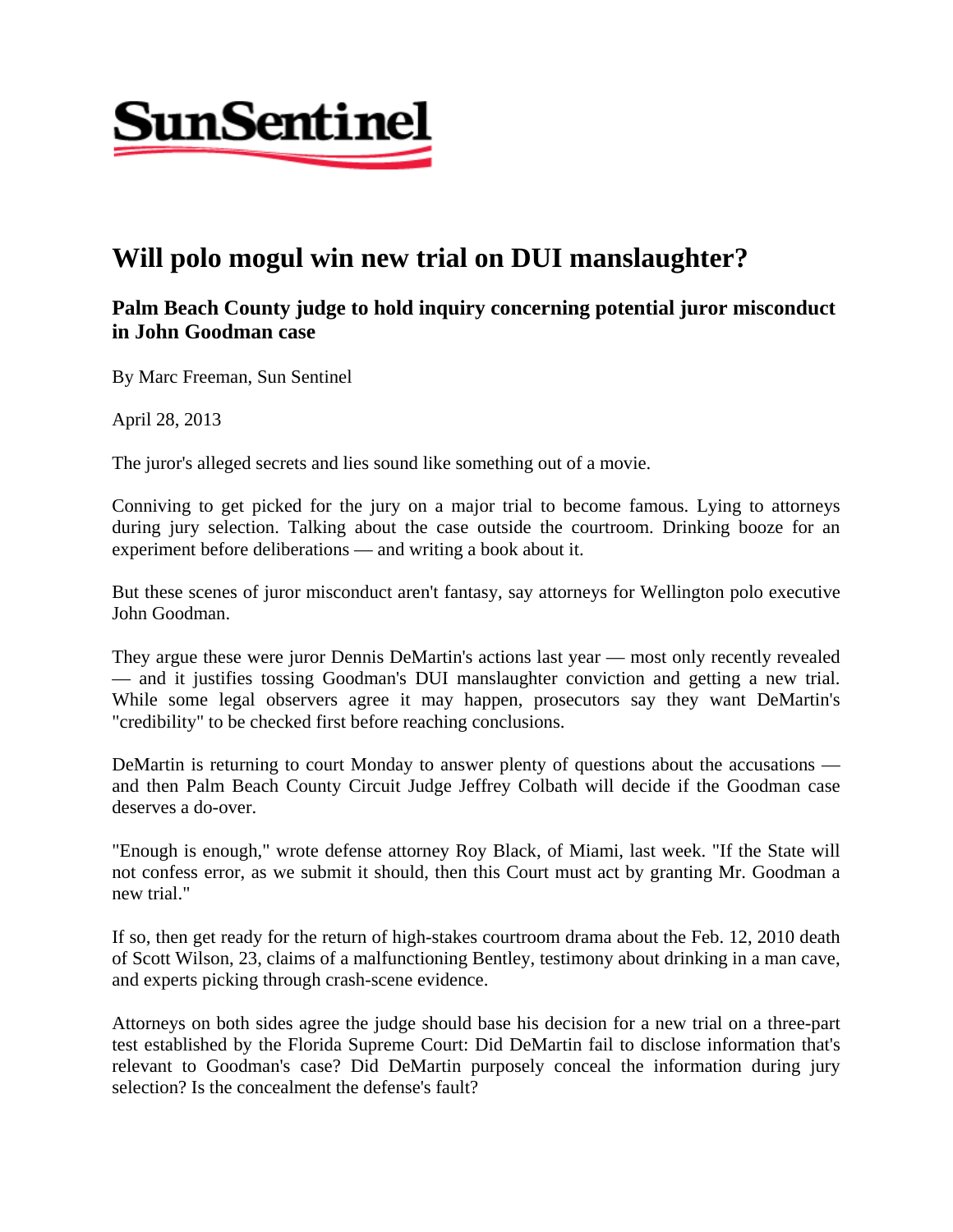Art Patterson, a national expert on jury bias from Sarasota, said there appears to be major doubts Goodman got a fair trial.

"The defense had an absolute right to know about the prospective juror's experiences or beliefs," said Patterson, an executive with a trial consulting firm called DecisionQuest.

But University of Dayton Law Professor Thaddeus Hoffmeister, who edits a blog about juries, says don't make plans to attend Goodman's new trial just yet.

"Defense counsel must show that the juror intentionally withheld the information rather than he just forgot or did not understand the question asked of him," Hoffmeister said.

If the judge denies the defense, the legal battle will return to the 4th District Court of Appeal, which directed Colbath to review the newly discovered misconduct claims.

While Goodman's attorneys try to save him from a 16-year state prison sentence, the multimillionaire remains under house arrest at his equestrian estate after posting a \$7 million appellate bond. The 49-year-old founder of International Polo Club Palm Beach comes from a Texas family that ran a successful air conditioning business.

DeMartin, a retired accountant from Delray Beach, adamantly denies any wrongdoing. In an email to the Sun Sentinel late Thursday, he wrote he's "upset with the publicity from the attorney's side of the story."

DeMartin, 69, also provided a letter to Colbath, dated Wednesday. It was similar in content to an April 1 letter to the judge, which also stated he did not lie during jury selection.

"I don't know where the press or the attorney are getting these stories, but they ARE NOT TRUE," DeMartin wrote in his latest correspondence.

DeMartin initially came under scrutiny just before Goodman was sentenced in May 2012. He revealed in a self-published book that he drank three vodkas to help him decide the polo mogul's guilt the night before jury deliberations.

DeMartin admitted to Colbath he conducted the experiment, but DeMartin said it did not convince him to convict Goodman, and that he never told the other jurors about it.

Colbath found the drinking test was juror misconduct, but that it was not "material" to the verdict. The defense later accused DeMartin of lying to the judge.

A renewed focus on DeMartin began in late March, soon after the release of his latest selfpublished autobiographical paperback. Goodman's attorney seized on a passage that indicated the first of DeMartin's two ex-wives once had been arrested for DUI.